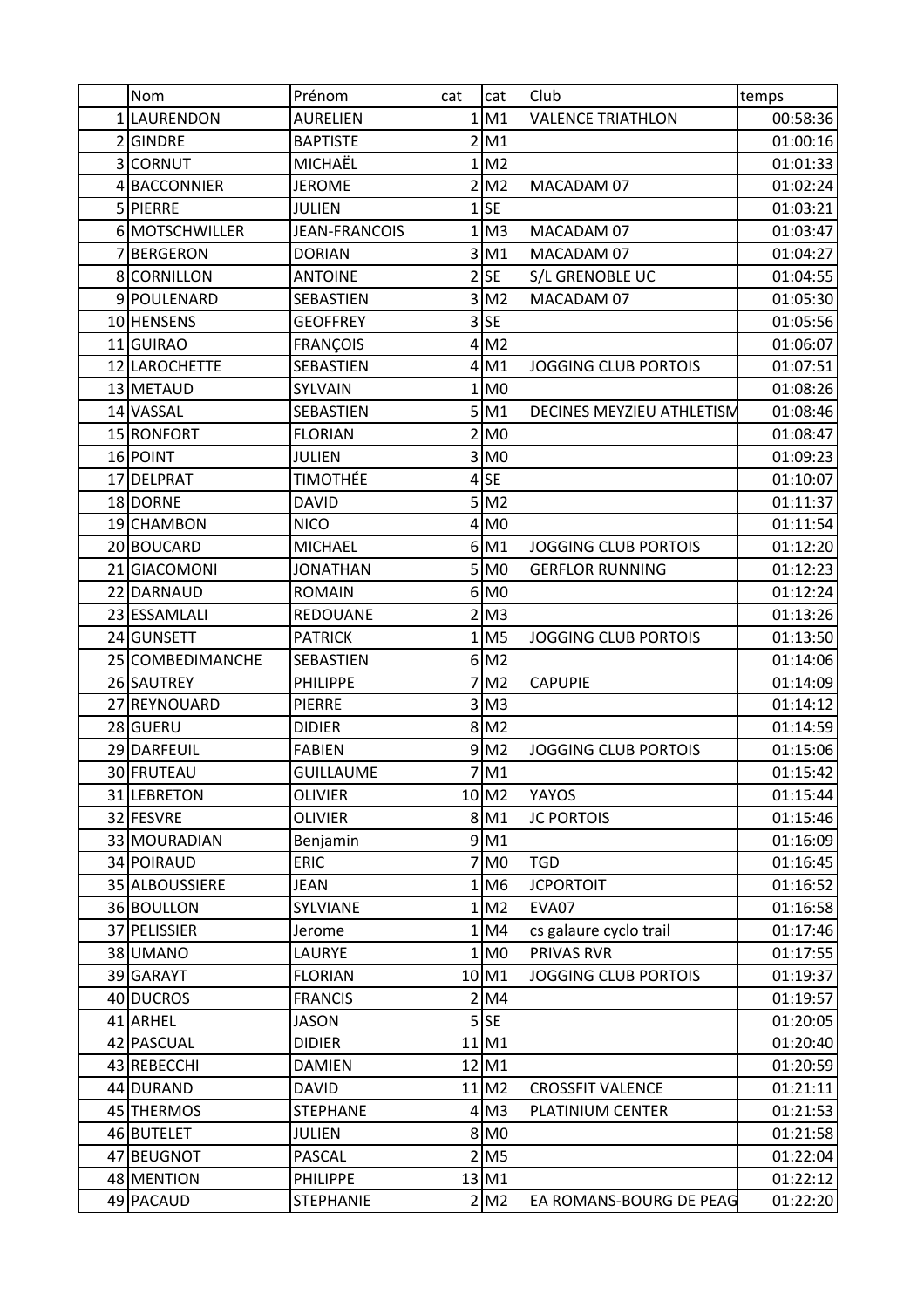| 50 MANABLE        | <b>FABRICE</b>     |              | 12 M <sub>2</sub>   |                                | 01:23:18 |
|-------------------|--------------------|--------------|---------------------|--------------------------------|----------|
| 51 JACQUET        | <b>GUEWEN</b>      |              | 13 M <sub>2</sub>   |                                | 01:23:28 |
| 52 LAGRÉ          | <b>LÉNAICK</b>     |              | $2$ MO              |                                | 01:23:34 |
| 53 ROUIT          | Philippe           |              | $5$ M <sub>3</sub>  |                                | 01:23:54 |
| 54 COMTE          | LAETITIA           | 1            | M1                  | XKERN TRAIL + EVA 07           | 01:24:30 |
| 55 CORNILLON      | <b>DANIEL</b>      |              | $3$ M <sub>5</sub>  | <b>TRGV</b>                    | 01:24:32 |
| 56 BENOIT         | <b>JEAN-CLAUDE</b> |              | $4$ M <sub>5</sub>  |                                | 01:24:55 |
| 57 LEROUX         | <b>GABRIEL</b>     |              | 14 M1               |                                | 01:24:57 |
| 58 DUFAUD         | <b>LIONEL</b>      |              | $6$ M <sub>3</sub>  | S/L EA TAIN-TOURNON            | 01:25:20 |
| 59 TERRASSE       | <b>QUENTIN</b>     |              | $6$ SE              |                                | 01:25:27 |
| 60 CHEBRE         | <b>DAVID</b>       | 7            | M <sub>3</sub>      | <b>COURIR LOISIR LIVRON</b>    | 01:26:04 |
| 61 RONCALLI       | <b>LAURENT</b>     |              | 14 M2               |                                | 01:26:39 |
| 62 BRES CLERC     | Céline             |              | 2 M1                |                                | 01:26:58 |
| 63 REYNAUD        | <b>CLAUDINE</b>    | 1            | M <sub>3</sub>      |                                | 01:27:20 |
| 64 BUFFAT         | <b>ERIC</b>        |              | 3 M4                | <b>ASPTT VALENCE</b>           | 01:27:26 |
| 65 DELINEAU       | <b>SOLINE</b>      |              | $3$ M <sub>2</sub>  | <b>ASPTT VALENCE</b>           | 01:27:46 |
| 66 BONNARD        | <b>OLIVIER</b>     | 4            | M4                  |                                | 01:27:47 |
| 67 ROLLAND        | <b>PIERRE</b>      |              | $8$ M <sub>3</sub>  | <b>TGD</b>                     | 01:28:39 |
| 68 COURT          | <b>DIDIER</b>      |              | $5$ M4              | RUNNING TAMALOU PEAGEO         | 01:28:49 |
| 69 RANC           | <b>STEPHANIE</b>   |              | $4$ M <sub>2</sub>  | <b>JOGGING CLUB PORTOIS</b>    | 01:28:54 |
| 70 PEYRON         | <b>NICOLAS</b>     |              | 7 <sub>SE</sub>     |                                | 01:28:55 |
| 71 REYNAUD        | ALEXANDRA          |              | 5 M2                | JOGGING CLUB PORTOIS           | 01:28:59 |
| 72 DUMAS          | <b>GAELLE</b>      |              | $6$ M <sub>2</sub>  | <b>HERMITAGE TOURNONAIS TR</b> | 01:29:35 |
| 73 ANDRES         | <b>NORA</b>        |              | M <sub>2</sub>      | <b>FOOTING RAMBERTOIS</b>      | 01:30:08 |
| 74 TARPIN-LYONNET | <b>MARINE</b>      |              | $1$ SE              | <b>JOGGING CLUB PORTOIS</b>    | 01:30:10 |
| 75 DAUTEL         | LIONEL             |              | $9$ M <sub>3</sub>  | <b>CAP UPIE</b>                | 01:31:55 |
| 76 KEMPF          | ANDRÉ              | $\mathbf{1}$ | M7                  | <b>CAP UPIE</b>                | 01:32:20 |
| 77 REYNAUD        | PHILIPPE           |              | $6$ M4              |                                | 01:36:21 |
| 78 POULENARD      | <b>DELPHINE</b>    | 3            | M1                  | MACADAM 07                     | 01:36:27 |
| 79 BARTHELEMY     | <b>CHRISTELLE</b>  |              | $8$ M <sub>2</sub>  |                                | 01:36:37 |
| 80 MEYER          | THYLANE            |              | $1$ ES              |                                | 01:36:40 |
| 81 MOULIN         | <b>MARYLINE</b>    |              | $2$ M <sub>3</sub>  |                                | 01:37:01 |
| 82 GIROUD         | <b>ESTELLE</b>     |              | $9$ M <sub>2</sub>  | <b>CAP UPIE</b>                | 01:37:02 |
| 83 PRIVAT-GARILHE | <b>KEVIN</b>       |              | $9$ MO              |                                | 01:37:04 |
| 84 MERCIER MOTTA  | <b>BRIGITTE</b>    |              | 1 M4                | <b>CCL LIVRON SUR DROME</b>    | 01:37:05 |
| 85 DELPONT        | <b>AURELIE</b>     |              | 10 M <sub>2</sub>   | <b>COURIR LOISIR LIVRON</b>    | 01:37:16 |
| 86 MEYER          | <b>ERWIN</b>       |              | $15$ M <sub>2</sub> |                                | 01:37:27 |
| 87 GODMER         | <b>ISABELLE</b>    |              | $3$ M <sub>3</sub>  | <b>ASPTT VALENCE</b>           | 01:38:04 |
| 88 KONIECZNY      | <b>CHRISTINE</b>   |              | $2$ M4              | <b>JOGGING CLUB PORTOIS</b>    | 01:39:13 |
| 89 MATHIEN        | <b>ADELINE</b>     |              | $3$ MO              | <b>CAP UPIE</b>                | 01:39:29 |
| 90 FRANCON        | <b>DAVID</b>       |              | 10 M3               |                                | 01:40:22 |
| 91 MARTY          | <b>AMANDE</b>      |              | 4 M <sub>0</sub>    |                                | 01:40:42 |
| 92 THIBAUD        | Corinne            |              | $4$ M <sub>3</sub>  | TGD                            | 01:40:46 |
| 93 ARNAUD         | OPHÉLIE            |              | 5 MO                |                                | 01:41:55 |
| 94 LEBRETON       | <b>MARIE LAURE</b> |              | $5$ M <sub>3</sub>  |                                | 01:42:17 |
| 95 DEBARD         | <b>AURELIE</b>     |              | $4$ M1              | XKERN TRAIL + EVA 07           | 01:42:35 |
| 96 DUNIERE        | <b>AMANDA</b>      |              | 5 M1                | <b>CCL LIVRON SUR DROME</b>    | 01:42:39 |
| 97 PICARD         | <b>ALEXIANE</b>    |              | $2$ $SE$            | S/L EA TAIN-TOURNON            | 01:43:04 |
| 98 MASSON         | <b>FLAVIEN</b>     |              | 15 M1               | PETIT TONNERRE                 | 01:43:13 |
| 99 SARMEO         | <b>MAUD</b>        |              | 11 M <sub>2</sub>   |                                | 01:44:25 |
|                   |                    |              |                     |                                |          |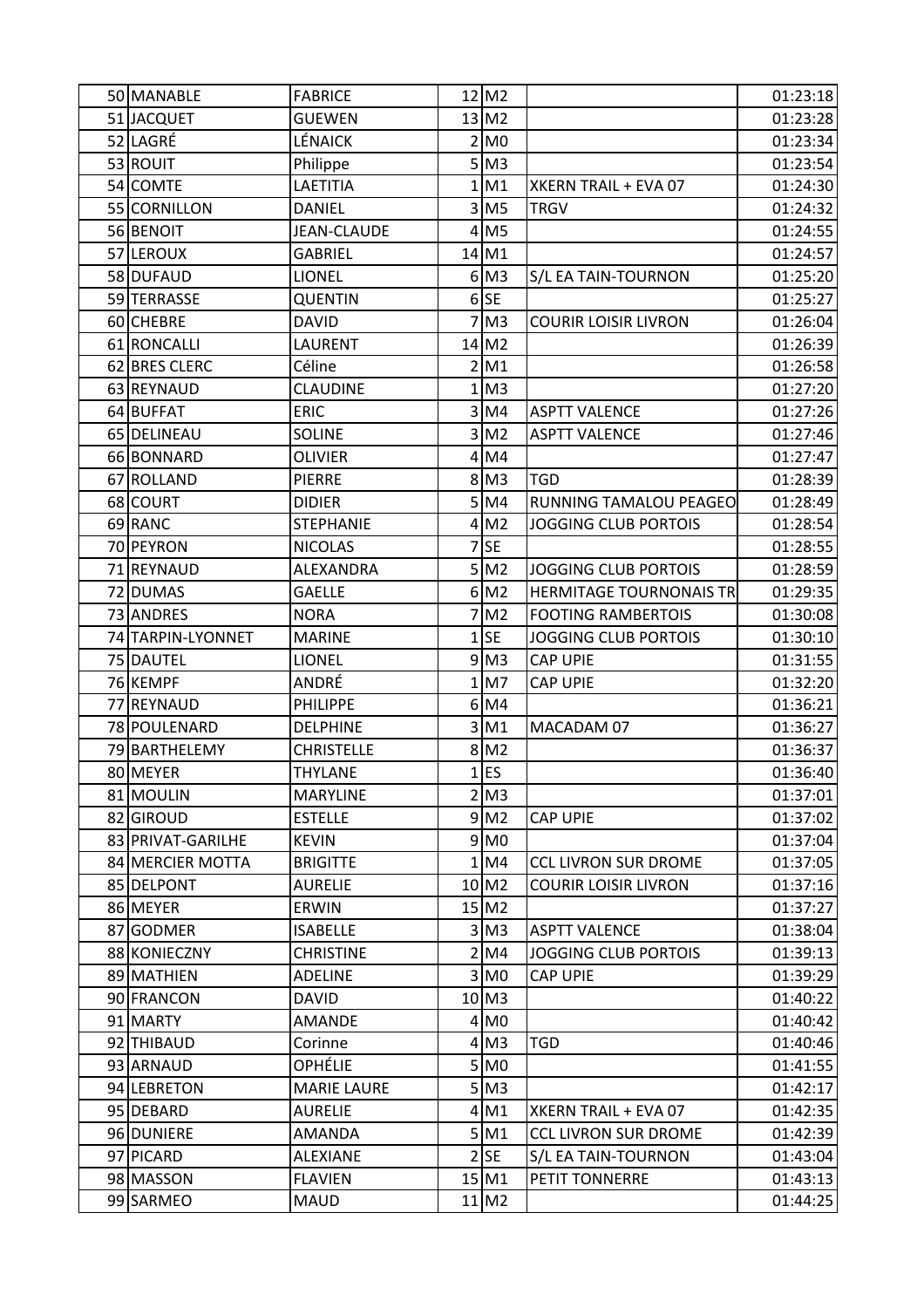| 100IDARFEUIL    | <b>ISTEPHANIE</b> | $12$ $M2$          | ITEAM MONTOIZ         | 01:45:40 |
|-----------------|-------------------|--------------------|-----------------------|----------|
| 101 IVIDAL      | IYANN             | $11$ M3            |                       | 01:47:27 |
| 102IGRUYERE     | IEMMANUELLE       | 6 MO               |                       | 01:48:37 |
| 103 FERRAND     | <b>ILOUISE</b>    | 3 SE               |                       | 01:48:42 |
| 104 PIETROPAOLI | LIFANNF-MARIF     | $1$ M <sub>5</sub> | IJOGGING CLUB PORTOIS | 01:49:12 |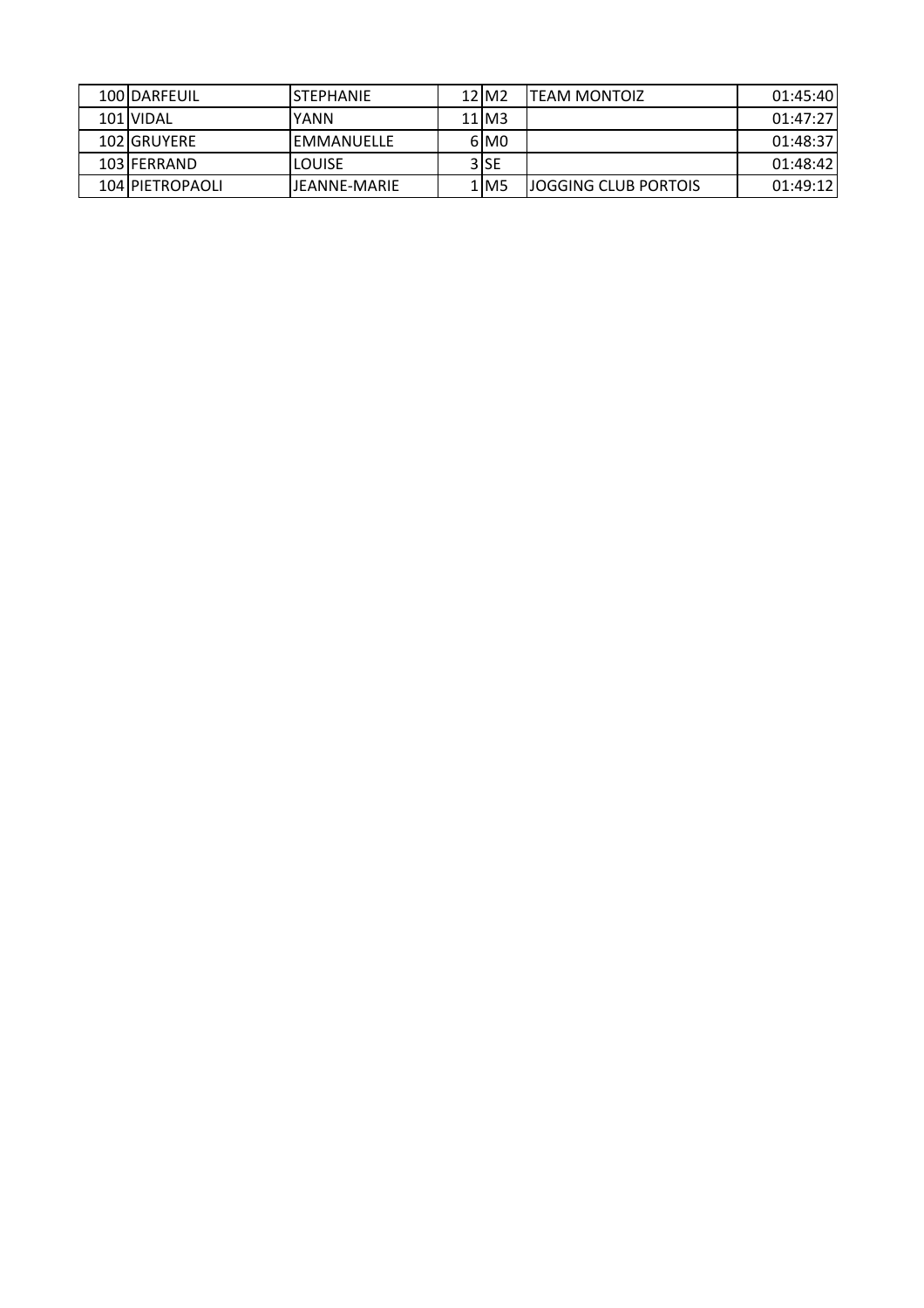|   | Nom             | Prénom             | Sexe           | cat            |                    | cat Club                       | temps    |
|---|-----------------|--------------------|----------------|----------------|--------------------|--------------------------------|----------|
|   | 1TERRAS         | <b>ANTHONY</b>     | M              |                | $1$ SE             | <b>COURIR LOISIR LIVRON</b>    | 00:31:43 |
|   | 2 VERMEILLE     | CÔME               | M              |                | $1$ ES             |                                | 00:31:55 |
|   | 3JUGE           | <b>ROMAIN</b>      | M              | $\overline{2}$ | <b>SE</b>          | <b>VALENCE TRIATHLON</b>       | 00:32:11 |
|   | 4 VIGNEAU       | <b>CORENTIN</b>    | M              |                | 1IJU               |                                | 00:33:09 |
|   | 5 ROMANET       | <b>GAEL</b>        | M              |                | 1 M <sub>0</sub>   |                                | 00:33:59 |
|   | 6 MANEVAL       | <b>YVES</b>        | M              |                |                    | 1 M3 S/L EA TAIN-TOURNON       | 00:34:28 |
| 7 | ARMAND          | <b>PHILIPPE</b>    | M              |                |                    | 1 M2 VÉLO GRIFFON MEYZIEU      | 00:35:20 |
|   | 8 GRANDLIENARD  | LÉO                | M              |                | $2$ UU             |                                | 00:36:14 |
|   | 9 COURT         | MATHIEU            | M              | 3              | <b>SE</b>          | JOGGING CLUB PORTOIS           | 00:37:14 |
|   | 10 TARENNE      | <b>JIMMY</b>       | M              |                | $4$ SE             | <b>CCL LIVRON SUR DROME</b>    | 00:39:09 |
|   | 11 ROUFFAUD     | <b>PHILIPPE</b>    | M              |                | 1 M4               |                                | 00:39:20 |
|   | 12 CERCLERON    | <b>ALBAN</b>       | M              |                | $2$ MO             |                                | 00:39:27 |
|   | 13 FANGEAT      | <b>BERNARD</b>     | M              |                |                    | 1 M6 DIE AC                    | 00:40:43 |
|   | 14 BOISIER      | <b>LUCIE</b>       | F              |                | $1$ ES             |                                | 00:41:42 |
|   | 15 EYRIEY       | THÉO               | M              |                | $2$ ES             |                                | 00:42:22 |
|   | 16 VIGNEAU      | <b>FRANCK</b>      | M              | $\overline{2}$ | M <sub>2</sub>     |                                | 00:42:32 |
|   | 17 ARNAUD       | Vincent            | M              | 3              | M <sub>2</sub>     |                                | 00:43:57 |
|   | 18 DUSSERT      | <b>FREDERIC</b>    | M              |                | $4$ M <sub>2</sub> |                                | 00:44:13 |
|   | 19 VULCANO      | Bruno              | M              |                | $5$ M <sub>2</sub> |                                | 00:44:29 |
|   | 20 PAGES        | <b>BENOIT</b>      | M              |                | 1 M1               | AESTIVO.COM                    | 00:44:50 |
|   | 21 MAGNINAT     | JEAN-LAURENM       |                |                | 2 M1               |                                | 00:45:16 |
|   | 22 SARMEO       | <b>PHILIPPE</b>    | M              |                |                    | 1 M5 JOGGING CLUB PORTOIS      | 00:45:30 |
|   | 23 CHARIGNON    | LAURIE             | $\overline{F}$ | 1              | <b>SE</b>          | JOGGING CLUB PORTOIS           | 00:46:49 |
|   | 24 MOREL        | <b>BRUNO</b>       | M              |                |                    | 2 M5 MACADAM 07                | 00:47:14 |
|   | 25 RIVIÈRE      | STÉPHANIE          | F              |                |                    | 1 M1 JOGGING CLUB PORTOIS      | 00:47:26 |
|   | 26 GUILLEUX     | LAURENCE           | F              |                |                    | $1 M4 $ CAV                    | 00:47:50 |
|   | 27 THIVOLLE     | <b>CATHERINE</b>   | F              |                | 1 M3               |                                | 00:48:00 |
|   | 28 COURT        | LAURENT            | M              | 3              |                    | <b>M5 JOGGING CLUB PORTOIS</b> | 00:48:16 |
|   | 29 ALLART       | Thierry            | M              |                | 2 M4               |                                | 00:49:11 |
|   | 30 DALGON GIRIE | VERONIQUE          | $\overline{F}$ |                |                    | 2 M1 JOGGING CLUB PORTOIS      | 00:49:51 |
|   | 31 BOUVIER      | QUENTIN            | M              |                | $3 \mid M0$        |                                | 00:50:24 |
|   | 32 MATHIEU      | <b>MANON</b>       | F              |                | $2$ SE             |                                | 00:50:32 |
|   | 33 COLOMBET     | <b>EMMANUELLI</b>  | F              |                | $3$ M <sub>1</sub> |                                | 00:50:41 |
|   | 34 DHERBASSY    | <b>OLIVIER</b>     | M              |                | 6 M <sub>2</sub>   |                                | 00:50:58 |
|   | 35 LAROCHETTE   | CHRISTELE          | F              |                |                    | 4 M1 JOGGING CLUB PORTOIS      | 00:51:00 |
|   | 36 BOSSAN       | <b>DIMITRI</b>     | M              |                | $5$ SE             |                                | 00:51:27 |
|   | 37 COLIAT       | <b>FREDERIQUE</b>  | F              |                | 5 M1               |                                | 00:51:44 |
|   | 38 LOUAHALA     | <b>ALI-PATRICK</b> | M              |                |                    | 2 M6 LES LEGREMIS              | 00:52:04 |
|   | 39 DAUTEL       | <b>DELPHINE</b>    | F              |                |                    | 2 M3 CAP UPIE                  | 00:52:23 |
|   | 40 MOTTA        | <b>ERIC</b>        | M              |                | $3$ M4             |                                | 00:52:59 |
|   | 41 GIRAUD       | <b>CHRISTINE</b>   | F              |                | $3$ M <sub>3</sub> |                                | 00:53:04 |
|   | 42 DUBOURG      | <b>FREDERIC</b>    | M              |                | $4$ M <sub>5</sub> |                                | 00:53:11 |
|   | 43 BERNIER      | Nicole             | F              |                |                    | 2 M4 JOGGING CLUB PORTOIS      | 00:53:20 |
|   | 44 VUILLERMET   | <b>ROMY</b>        | F              |                |                    | 1 MO COURIR LOISIR LIVRON      | 00:53:24 |
|   | 45 BRUN         | <b>JESSIE</b>      | F              |                | 2 M <sub>0</sub>   |                                | 00:53:33 |
|   | 46 PUECHALDOU   | <b>FLORENCE</b>    | F              |                | $4$ M <sub>3</sub> |                                | 00:53:59 |
|   | 47 CORDELOIS    | CÉLIA              | F              |                | $3$ $SE$           |                                | 00:54:08 |
|   | 48 SEVILLA      | <b>EMELINE</b>     | F              |                | $3$ MO             |                                | 00:54:08 |
|   | 49 ROMEUF       | MAGALI             | F              |                | $1 \, \text{M2}$   |                                | 00:54:52 |